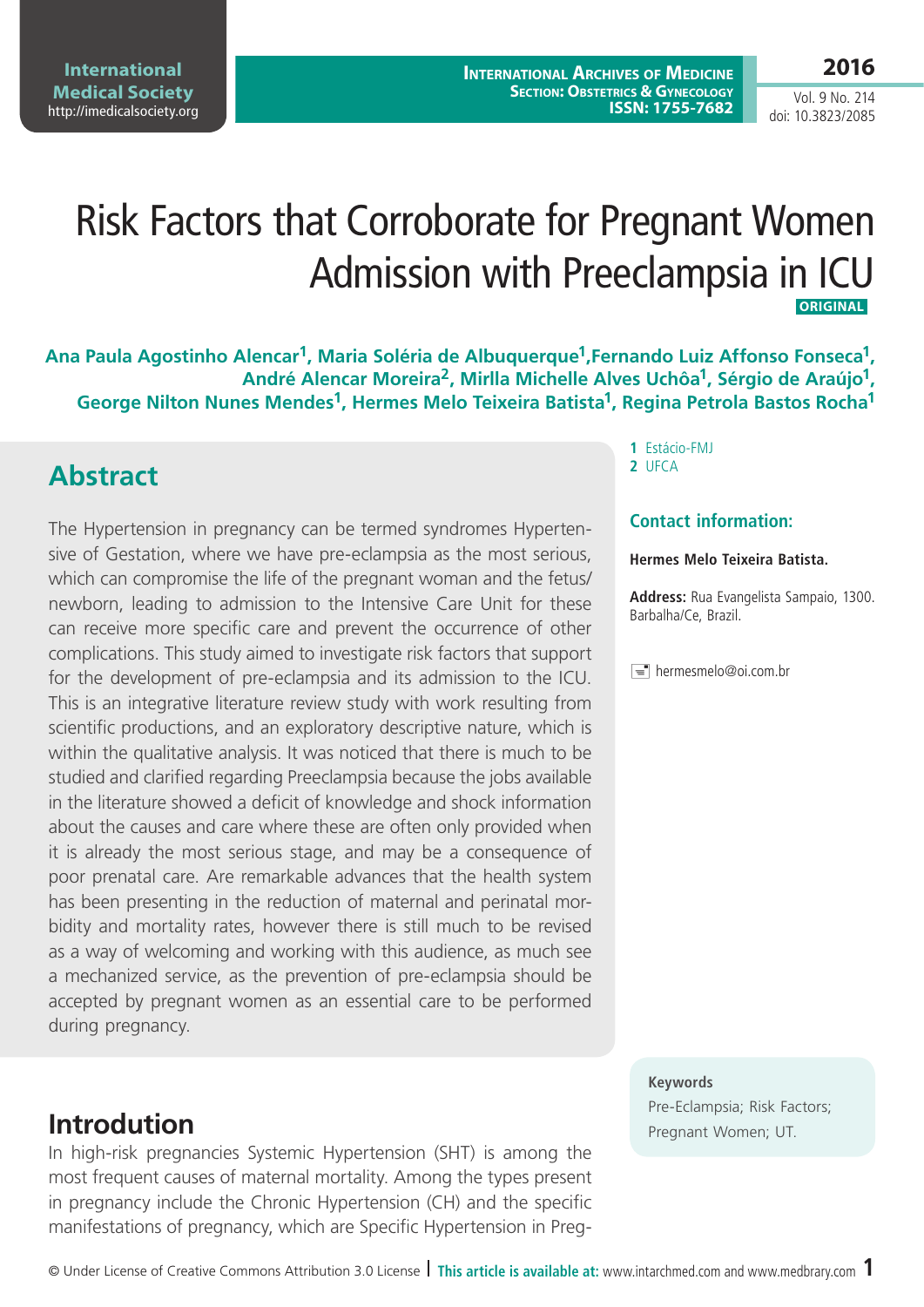**2016**

Vol. 9 No. 214 doi: 10.3823/2085

nancy (SHP) and preeclampsia/eclampsia (PE) that can be clinically defined by the increase of levels of Blood Pressure (BP) after the 20<sup>th</sup> week of pregnancy, where the values found are equal or above 140 mmHg for systolic pressure and 90 mmHg for diastolic pressure [1].

These three make up the group of Hypertensive Disorders in Pregnancy (HDP), and the Preeclampsia is the aggravation of Chronic Hypertension or Specific of pregnancy, when they are not treated and controlled properly evolves into PE which is the most serious, because it is associated with functional and/ or structural changes in target organs such as the heart, brain, kidneys and blood vessels that affects the system functions of the mother and/or fetus, and may arise from the  $20<sup>th</sup>$  week of pregnancy indicating interruption of pregnancy [2].

Preeclampsia is characterized by sudden onset or worsening of hypertension accompanied by proteinuria and elevated serum creatinine, uric acid, transaminases levels and generalized edema. It is a hypertensive disorder in pregnancy which leads to reduced blood perfusion in organs and is related to vasospasm, vasoconstriction, metabolic disorders, endothelial dysfunction, activation of the coagulation cascade and autoimmune inflammatory response [3].

The main PE findings are the blood pressure levels above 140 mmHg in systolic blood pressure and 90 mmHg in diastolic, accompanied by proteinuria and the formation of generalized edema, which together form the triad of preeclampsia, though the edema is also very common in gestating that does not progressing to cases of PE, however if it id found is not diagnostic criteria. But when it is observed can be considered the first warning sign, this in a generalized way, especially in the hands and face, always associated with hypertension and proteinuria, the latter is a late manifestation of PE [4].

Diagnosed based on clinical suspicion of the presence of HSP, which during prenatal consultations the BP values are high conforms cited above, which leads to request for evidence through laboratory tests to measure levels of proteinuria greater than 300 mg/24 hrs diagnosed after 20 weeks of gestation to confirm the diagnosis. The seizure occurrence defines a severe form of PE, this is called eclampsia. It is important to note that the seizure cannot be attributed to other causes in women with preeclampsia [5].

Studies conducted in some Brazilian maternity hospitals show that fetuses of mothers with PE have higher risks of prematurity, occurrence of small fetuses deliveries for gestational age (SGA), necessity of an intensive care unit (ICU), necessity of ventilatory support and there is a higher incidence of perinatal mortality as compared to normotensive mothers of fetuses [3].

In Eclampsia, seizures are serious complications and can occur during pregnancy, childbirth and the first twelve days of puerperium. It assumes the diagnosis of hypertension and significant proteinuria. The presence of proteinuria should be considered a situation with different risk and hospitalization should prevail regardless of gestational age and especially the presence of signs or symptoms resulting from more severe frames [6].

The evolution of PE is unpredictable, even when the PA is only slightly elevated. Therefore, a failure to recognize it can have serious consequences, leading the progression to eclampsia (seizures) or an intermediate form called imminent eclampsia, which is characterized by severe headache, visual disturbance, hyperreflexia, epigastric pain and hemoconcentration. Sometimes eclamptic seizures occur suddenly, without warning, in apparently asymptomatic patients or with mild high blood pressure [7].

The prevalence of preeclampsia is usually described as 5 to 8%, its values have wide variations in the literature. In twin pregnancy the prevalence of PE is 14%, since this situation is a risk factor, reaching 40% in pregnant women with previous PE, being of great relevance the identification the signs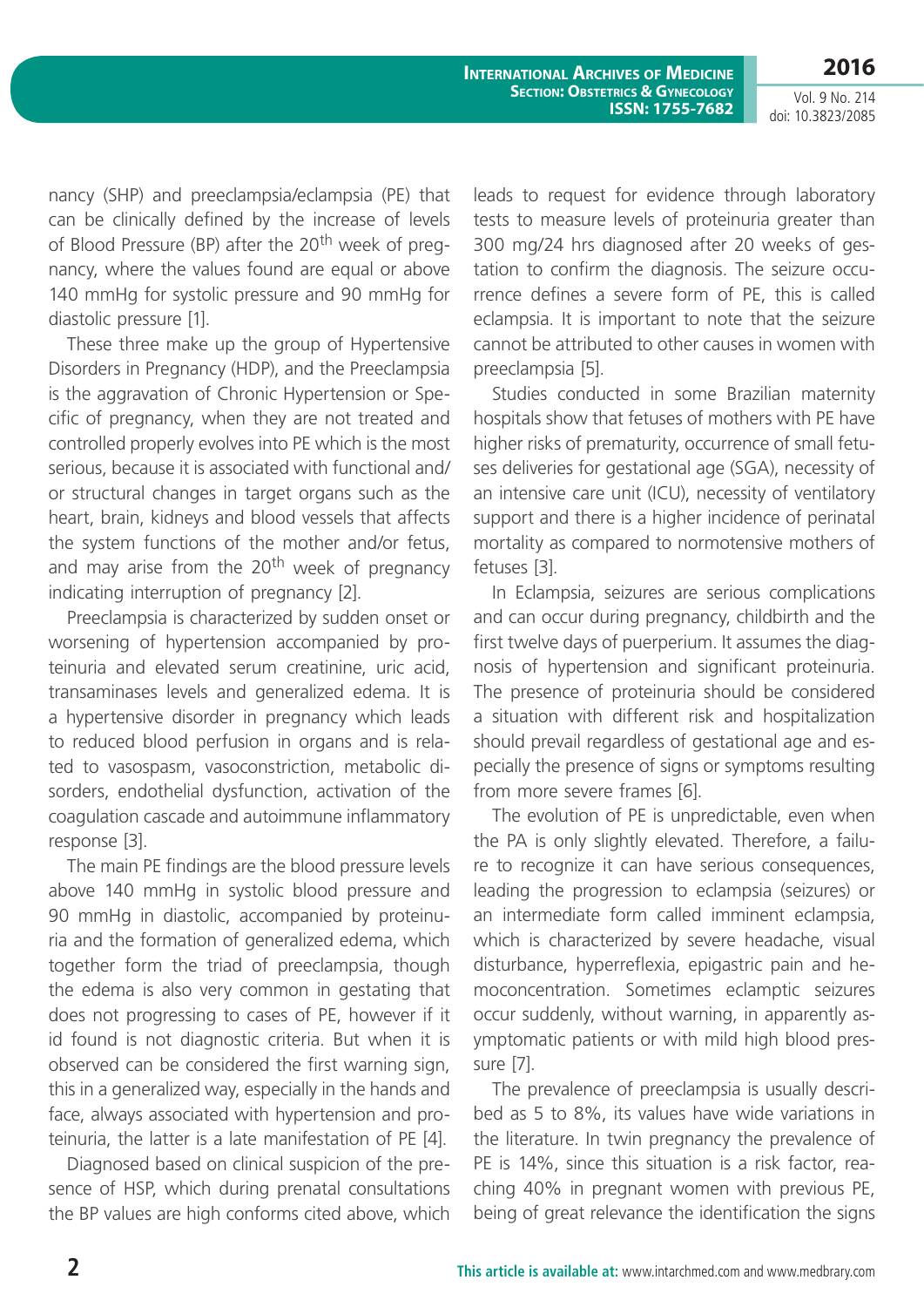**2016**

Vol. 9 No. 214 doi: 10.3823/2085

and symptoms and the health team performance for the prevention of complications [8].

In cases of preeclampsia it is important to identify its severity, because the maternal and fetal prognosis depends on the conduct. Treatment with anti-hypertensive in cases of PE does not alter the pathophysiology of the disease, but may slow its progression and consequently achieve advances in fetal maturation [9].

Women with hypertension in pregnancy are vulnerable and need more attention by the health professionals because they are subject to complications that may require transfer to the Intensive Care Unit (ICU), seeking to mitigate the risks to the mother, fetus/newborn. A good health care to these women include medical and nursing care that depend on accurate diagnosis in order to be executed and evaluated adequately to their needs [10].

According to Amorim *et. al*. (2006), patients should be referred to an obstetric ICU, where they will receive treatment only for the complications they may develop, since being transferred to a general intensive care unit would not be successfully conducted as in obstetric ICU can offer.

One should be aware of the risk factors that caused pregnant women develop complications as in the case of twin pregnancy, the prevalence of preeclampsia is 14%, reaching 40%. Authors state that the HDP risk factors can be divided into intrinsic or obstetric factors and extrinsic or not obstetric factors [11].

Extrinsic factors are characterized by ethnicity, extremes of maternal age, socioeconomic status, obesity, previous hypertension or renal disorders, whereas the intrinsic or obstetric factors are nulliparity, pregnancies with increased placental mass on uterine distension and ectopic pregnancy [12]. We also have diabetes, personal or family history of preeclampsia and/or chronic hypertension.

Through this research we aimed to investigate risk factors that support for the development of preeclampsia and its admission to ICU.

In this perspective the study aims to describe the complications that cause pregnant women with preeclampsia need to be admitted to ICU. It is important that this group has a quality care, seeking to further reduce the prevalence of morbidity and mortality from this disease which is considered one of the most serious obstetric emergencies. According to Vettore *et. al* (2011), as a result of the high prevalence of HDP, more studies are being conducted in search of better clarify the risk factors for the development of pathology.

Given the above, some questions that guide the choice for the object of study arise: What is the importance of pregnant women with PE being admitted to ICU? Are there any risk factors pregnant women can develop them? Are pregnant women receiving proper care in the ICU?

The interest in the study came while conducting research for realization of the monograph. We saw the importance of knowing the risk factors that lead to the onset of preeclampsia, which causes very serious risks to pregnant woman/fetus, once knowing them, the complications can be avoided. It is of utmost necessity to deepen the knowledge on this subject, seeking to clarify and build knowledge to provide a more scientific assistance for critical care professionals who serve patients in crisis.

## **Method**

This is an integrative literature review study with work resulting from scientific productions.

*The integrative review includes relevant research analysis that support for decision-making and improve clinical practice, allowing the synthesis of the state of knowledge of a particular subject, while pointing out gaps in knowledge that need to be filled with doing new studies [13].* Mendes p.759, 2008.

Taking into account that electronic databases are updated tools for obtaining knowledge among re-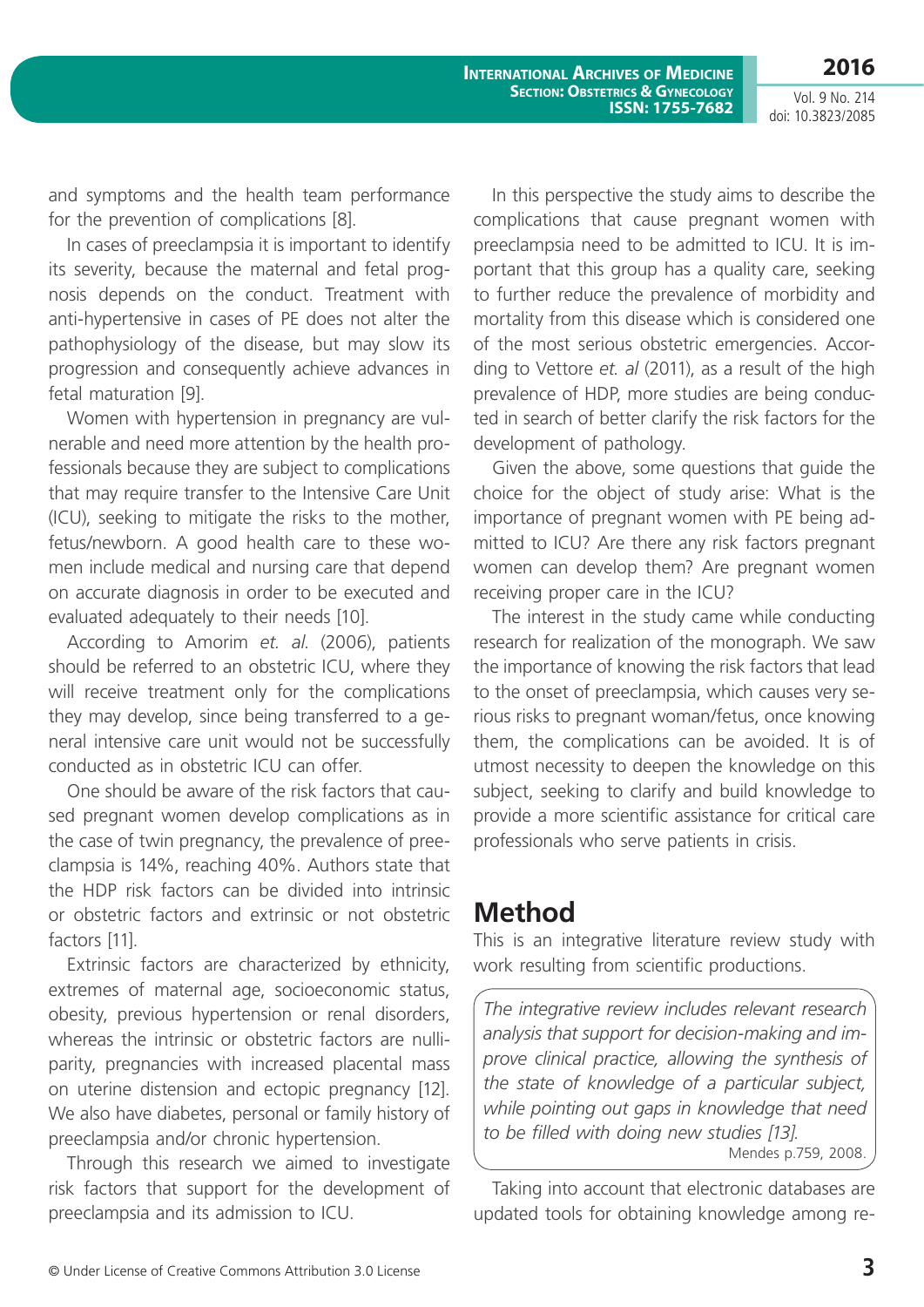Vol. 9 No. 214 doi: 10.3823/2085

searchers, it is possible to opt for it to obtain the data, we used the bibliographical survey in the databases of the Latin American and Caribbean Health Sciences (LILACS), Scientific Electronic Library Online (SciELO), Virtual Health Library (VHL), among others. It was used as keywords: Preeclampsia; Risk factors; pregnant women; ICU.

The study is exploratory and descriptive nature, which is within the qualitative analysis, when for some reason there is a need to collect data and interpret the information gathered in it. [14].

According to Leopardi (2002), exploratory research allows the researcher to expand his experiences on a topic, as well as new information, in turn facilitating the data collection of possible research problems [15].

The option of working with literature review is for the greater amount of information available in the virtual libraries. With the parameters used it was found 46 articles, and after reading the references listed, only those published in English language journals were selected. The materials were carefully analyzed for the categorization of subject areas, where besides the titles; the content was analyzed, since the title is not always indicative of the scope of work.

After this analysis 27 references were selected, where the selection of the material was made by keywords, and consideration with relevant title to the subject researched, the rest were discarded for not having the desired content, the publications were limited between 2002 and 2013. The professional category and the authors' area of operation were not taken into account.

## **Results and Discussions**

After a pre-analysis of 52 references obtained, 25 publications were excluded for not offering content that fit the purpose to which the article sought to explore. As a result of this search, 27 publications were obtained on preeclampsia, between journal articles, master and doctoral theses. It was possible to conclude that the causes for the development of this condition have not been clarified; however, studies bring risk factors that facilitate PE understanding and care.

From the analysis of the obtained publications on the subject, three categories emerged: Socioeconomic profile of pregnant women with preeclampsia; Risk factors that cause a pregnant woman to develop PE; Nursing care provided to pregnant women with PF

## **Socioeconomic profile of pregnant women with preeclampsia**

It is important to evaluate and describe in detail each factor the socioeconomic profile of pregnant women with preeclampsia has and which confirms the onset and complications of this specific hypertensive syndrome of pregnancy that can lead to complications that expose the mother and fetus death.

Regarding the age of prevalence of PE, it is considered that among the many factors that increase the risk of developing the syndrome, the extreme of age is one of the most aggravating. The chart below shows that the majority of women are in the age under 21 years, whereas Assis, Viana and Rassi (2008) states that pregnant women older than 30 years should also be monitored and forwarded to a prenatal high risk , however, an age limit for maternal and fetal risks elevate has not been established yet [3].

The SBC (2010) emphasizes that hypertension can affect women considered normotensive at any age, it occurs because of exposure to special situations which by itself contribute to the development of hypertension, such as oral contraceptive use, pregnancy and menopause itself [5].

Since the ideal childbearing age is between 20 and 30 years, this fact is because the woman is born with a certain number of eggs, so every month an egg is stimulated by actions of hormones which acts in ovarian follicle to become dominant and prepare to be fertilized and when unfertilized it is elimina-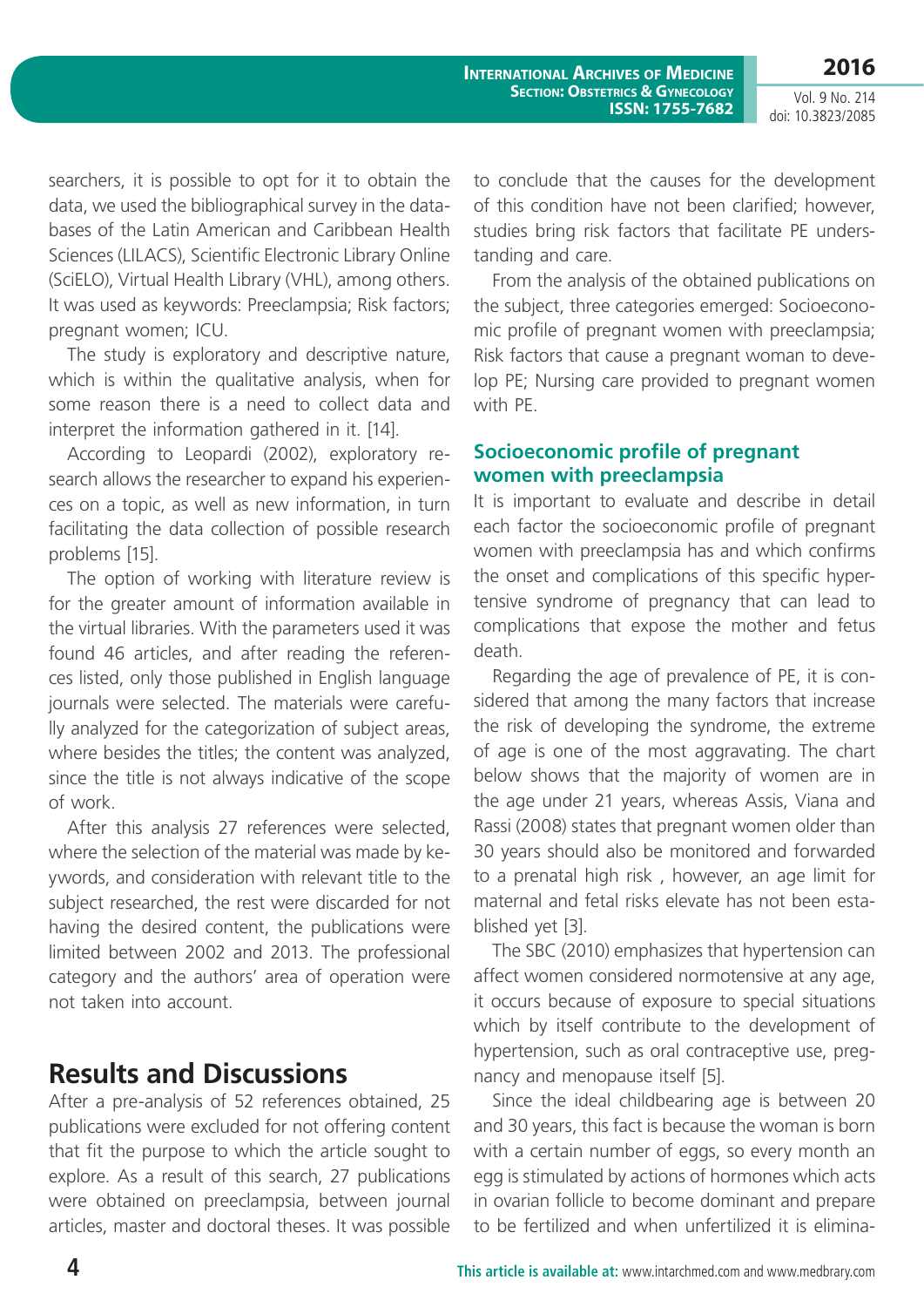Vol. 9 No. 214 doi: 10.3823/2085

ted in menstruation. This happens from the first menstruation (menarche) to the last (menopause), and each month the number of eggs decreases [16].

As for the profession/occupation, evidences show that there is a higher incidence (78%) when the mother is present in situations like professional activity outside the home, which confirms that there are several factors for the onset of HDP. This factor can be directly related to stress and effort in which the pregnant woman is often submitted, and the rest is one of the best ways to avoid more serious complications [17].

Regarding the level of education, Gonçalves Fernandes and Sobral (2005) reported that low educational level is one of the aggravating factors hindering women's access to information and knowledge on PE, which impairs the conditions for self-care, as it implies both at ease in finding as to assimilate the information received about the mother's health care and the fetus [4]. **Table 1**

**Table 1.** Distribution of the number of pregnant women hospitalized with preeclampsia (n  $=$  40) according to age and socioeconomic factors. Fortaleza, 2006.

| <b>Variables</b>                 | N  | %    |  |  |  |  |  |  |  |
|----------------------------------|----|------|--|--|--|--|--|--|--|
| Maternal age                     |    |      |  |  |  |  |  |  |  |
| $15 - 21$                        | 19 | 47.5 |  |  |  |  |  |  |  |
| 22-28                            | 09 | 22.5 |  |  |  |  |  |  |  |
| 29-35                            | 05 | 12.5 |  |  |  |  |  |  |  |
| $36 - 43$                        | 07 | 17.5 |  |  |  |  |  |  |  |
| Education (years of schooling)   |    |      |  |  |  |  |  |  |  |
| $3 - 7$                          | 15 | 37.5 |  |  |  |  |  |  |  |
| $8 - 13$                         | 20 | 50   |  |  |  |  |  |  |  |
| $14 - 18$                        | 05 | 12.5 |  |  |  |  |  |  |  |
| Occupation                       |    |      |  |  |  |  |  |  |  |
| Work at home                     | 24 | 60   |  |  |  |  |  |  |  |
| Work out                         | 16 | 40   |  |  |  |  |  |  |  |
| Family income (in minimum wages) |    |      |  |  |  |  |  |  |  |
| $1 - 2$                          | 30 | 75   |  |  |  |  |  |  |  |
| $3 - 4$                          | 5  | 12.5 |  |  |  |  |  |  |  |
| $5 - 6$                          | 5  | 12.5 |  |  |  |  |  |  |  |
| Source: Moura et al., 2010       |    |      |  |  |  |  |  |  |  |

As for the profession/occupation, evidence also show that there is a higher incidence, this factor can be directly related to stress and effort in which the pregnant woman is often submitted, and the rest is one of the best ways to avoid more serious complications as well as the care of the evolution and development of pregnancy [17].

With Hypertensive Disorders, maternal mortality rates in Brazil are still considered high, and PE is one of the main causes of this event [18]. So it is considered one of the most important complications of pregnancy/childbirth, with an incidence of 6% to 30% of pregnant women and results in a high risk of morbidity and maternal and perinatal mortality [3].

## **Risk factors that lead a pregnant woman developing preeclampsia**

Sampaio *et. al* (2013), in their systematic review on risk factors that predispose a pregnant woman to develop PE shows that such features as kidney disease, metabolic disorders such as diabetes and obesity, as well as some of the pregnant characteristics and pregnancy which are Nulliparity, multiple pregnancy, the age group above 30 years, personal or family history of PE and/or chronic hypertension and ethnicity, these factors may contribute to increased the risk of developing it [19].

SAH in a woman at childbearing age becomes more worrying, since she gets pregnant it may be accompanied by various complications, as the hypertensive disorders are the medical complications of major importance during the pregnancy-puerperal time [20].

Previous studies show that specific hypertensive disorders of pregnancy is present from implantation of the egg and is characterized clinically by an increase in blood pressure after the 20<sup>th</sup> week of gestation, associated (preeclampsia) or not (HEG) to proteinuria. Before 20 weeks the disease is asymptomatic, depending on its diagnosis only physical examination and laboratory data of the pregnant woman [1].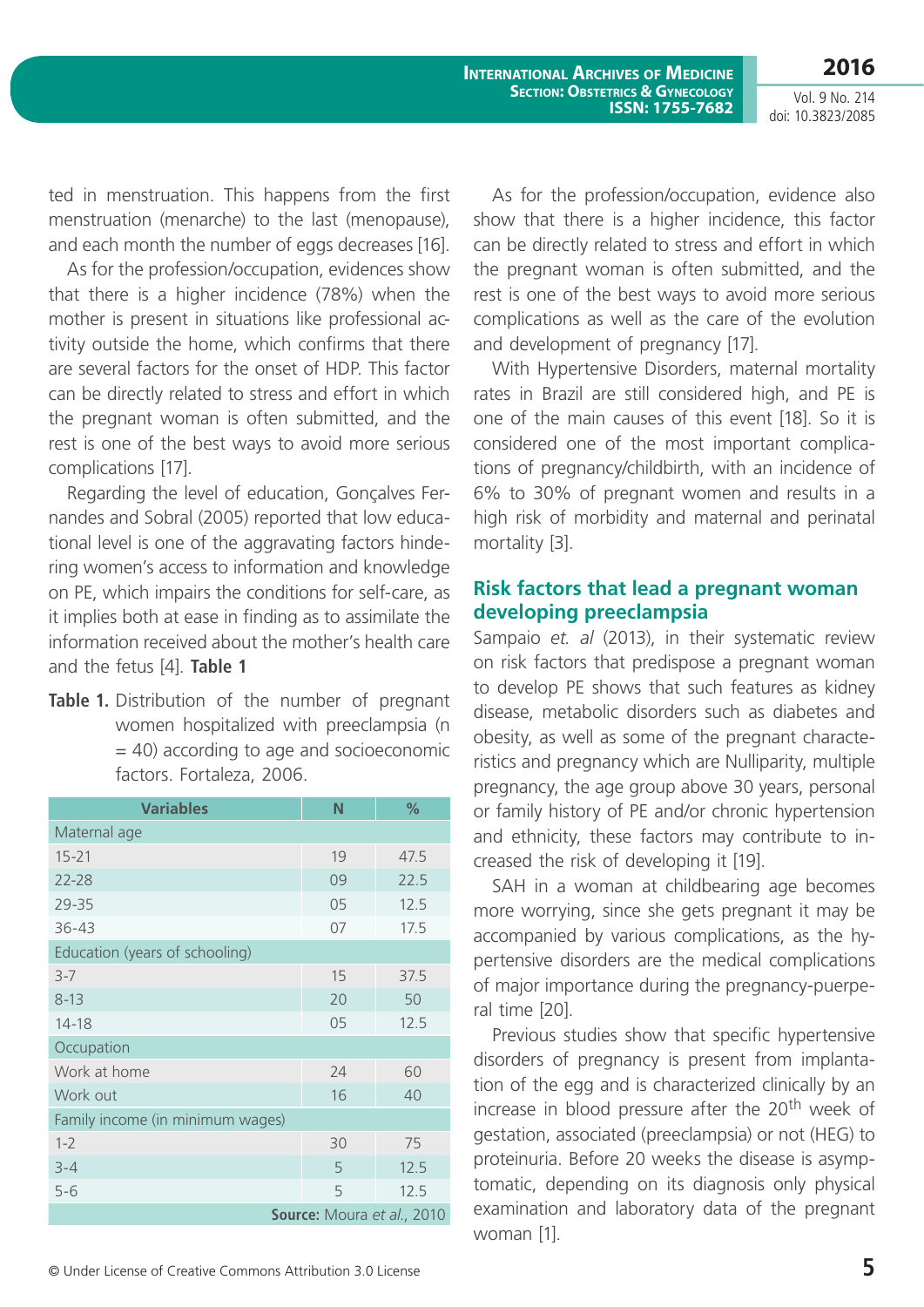Vol. 9 No. 214 doi: 10.3823/2085

| <b>Proteinuria</b>                                            | <b>Absent</b> |               | $0.3 - 11.0$ |               | $1.0 - 12.0$ |               | 2.0 or more |               |          |
|---------------------------------------------------------------|---------------|---------------|--------------|---------------|--------------|---------------|-------------|---------------|----------|
|                                                               |               | $n \ 203(1)$  |              | n 39 (II)     |              | $n$ 45 (III)  |             | n 47 (IV)     | p        |
| Age                                                           |               | $29.7+$       |              | $24.5+*$      |              | $28.8+$       |             | $28.4+$       | < 0.0001 |
| Parity                                                        |               | $\frac{0}{0}$ |              | $\frac{0}{0}$ |              | $\%$          |             | $\frac{0}{0}$ |          |
| Nulliparous                                                   | 60            | 29.5          | 24           | 61.5          | 27           | 60.1          | 23          | 48.8          | < 0.0001 |
| Multiparous                                                   | 91            | 44.8          | 12           | 30.7          | 12           | 26.4          | 18          | 38.4          | ns       |
| G.Multiparous                                                 | 52            | 25.7          | 03           | 7.8           | 06           | 13.5          | 06          | 12.8          | ns       |
| Race                                                          |               | $\frac{0}{0}$ |              | $\frac{0}{0}$ |              | $\frac{0}{0}$ |             | $\frac{0}{0}$ |          |
| White                                                         | 123           | 60.6          | 24           | 61.5          | 27           | 60.2          | 24          | 51.2          | ns       |
| <b>Black</b>                                                  | 42            | 20.7          | 09           | 23.2          | 11           | 24.2          | 12          | 25.6          | ns       |
| Mulatto                                                       | 38            | 18.7          | 06           | 15.3          | 07           | 15.6          | 11          | 23.2          | ns       |
| Type of delivery                                              |               | $\frac{0}{0}$ |              | $\frac{0}{0}$ |              | $\frac{0}{0}$ |             | $\frac{0}{0}$ |          |
| Vaginal                                                       | 88            | 43.5          | 07           | 18.0          | 16           | 35.5          | 12          | 25.5          | ns       |
| Cesarean                                                      | 115           | 56.5          | 32           | $82.0*$       | 29           | $75.5*$       | 35          | $74.5*$       | < 0.001  |
| Indications of Cesarean delivery                              |               | $\%$          |              | $\frac{0}{0}$ |              | $\frac{0}{0}$ |             | $\frac{0}{0}$ |          |
| Maternal                                                      | 07            | 6.8           | 06           | $18.7*$       | 10           | $34.5*$       | 18          | $51.4*$       | < 0.001  |
| Fetals                                                        | 14            | 12.2          | 15           | $46.8*$       | 11           | $37.9*$       | 15          | $42.8*$       | < 0.001  |
| Obstetrical                                                   | 94            | 81.0          | 11           | 34.5          | 08           | 27.6          | 02          | 5.8           | ns       |
| <b>Source:</b> Coelho et al. 2004 * statistically significant |               |               |              |               |              |               |             |               |          |

**Table 2.** Distribution of pregnant women with hypertensive disorders. according to proteinuria. clinical and maternal outcomes.

Most cases of mild preeclampsia develop near term and have mortality and perinatal morbidity rate similar to those of normotensive pregnant women, or as later it manifests fewer complications may be caused. It is known that the complications of gestational hypertension are preventable with the expansion of prenatal coverage, preparation of qualified professionals, early diagnosis of high-risk pregnancy and an effective and quick reference system for secondary or tertiary care centers as access to the Intensive Care Unit, preferably obstetrical units [2].

Lucyk and Furumoto (2008) emphasize that pregnant women are a group with many peculiarities in the composition of their diet, and that if this is not followed strictly, some conditions that are not favorable may harm both the mother to the fetus, among pathological maternal nutritional status inadequate, are the hypertensive disorder in pregnancy and gestational diabetes [21]. **Table 2**

**Source:** Coelho *et al.*, 2004, \*: statistically significant

The table above provides results that help us understand and compare with other studies showing the risk factors for developing PE, and analyzing it setbacks could be found and questioning some results with other studies in the literature. The first setback can be observed in the number of times a woman has already become pregnant. In the study of Assis, Viana, Rassi (2008) it is shown that the variables that were risk factors for GH were primiparity, as well as for PE were nonwhite race.

However Coelho *et. al*. (2004) found other information about the number of pregnancies and this suggests that the number of participants of the interview, the location and quality of care provided for pregnant women can influence the results, so it is still necessary better researches and more studies to clarify the real causes of the appearance of PE.

Early diagnosis of hypertension becomes an ally of the team accompanying the pregnant woman, but it is not always possible to perform the diag-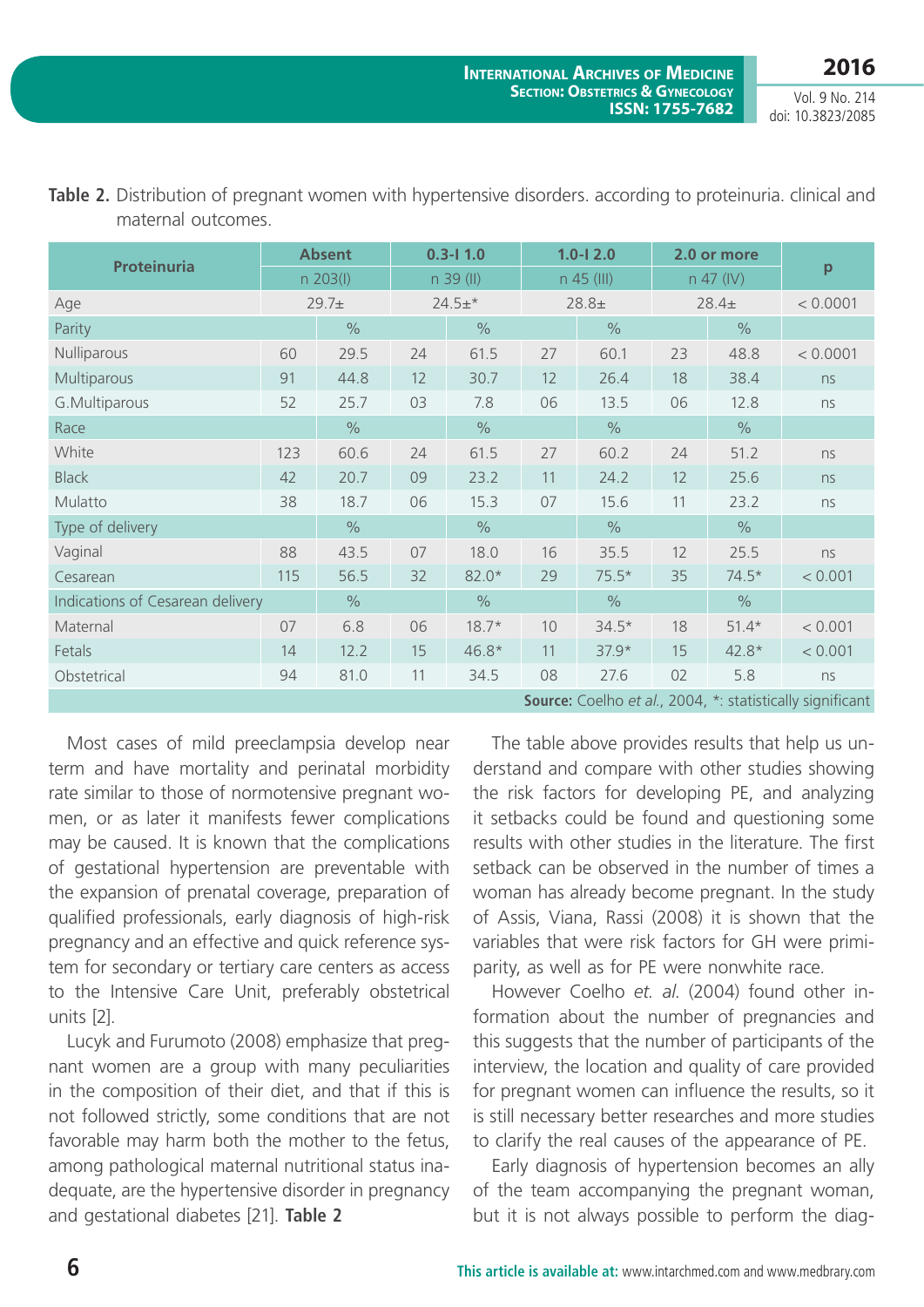**2016** Vol. 9 No. 214

doi: 10.3823/2085

nosis, because it is necessary a rigorous prenatal care, which is often far from the reality of many patients. There are two explanations for these results: one is that pregnant women developed later hypertension, and the other is that this diagnosis was delayed because of the care provided, and this puts the mother and fetus at risk.

Lifestyle habits can also be seen as a risk factor for the development of hypertension, since an external situation such as stress may ultimately exacerbate pregnancy, being this considered an extrinsic factor, as overweight can also complicate. In this situation one has to work in an attempt to reduce this anxiety and/or distress, and investigate how feeding is going on and refer to a specific professional to nutritional education, respectively.

Santana (2010), emphasizes the statement that hypertension develops from the genetic component, environmental, cultural and behavioral factors such as lifestyle and poor eating habits, as well as this increase in blood pressure may be associated with age, ethnicity, socioeconomic status, alcohol intake, exacerbated intake, stress, diabetes, obesity and physical inactivity [2].

#### **Nursing care provided to pregnant women with PE**

Preeclampsia can be prevented with proper obstetric care and sensible resolution of pregnancy, since it is a prevalent disease in the low socioeconomic status population, changing maternal mortality with the quality of access to health care. For not having the certain methods to identify cases that should develop into Eclampsia, seizure prophylaxis in severe preeclampsia or BP values greater than 160x105 mm Hg is recommended. Studies show that the use of magnesium sulfate in pregnant or postpartum women with PE and no imminent eclampsia signs proved to be effective in reducing by half the risk of seizures [1].

It is true that hypertension can reach a more serious condition: preeclampsia, the most serious among the hypertensive disorders, and if not diagnosed early and treated, it is a potentially devastating disease, so these two actions are the most important interventions, as well as recognize its risk factors in an attempt to prevent progression to the most serious stage: eclampsia, and later evolve into other more serious syndrome that causes decompensation of all body systems, especially in coagulation, leading to ICU admissions and even death [22].

Prematurity of birth is indicated for prevention the natural evolution of the disease, because when untreated or pregnancy is not interrupted, it can trigger these severe forms, including seizures (Eclampsia) [1].

The Preeclampsia does not stand out only as the most serious complication of pregnancy period, but also stands out as the main concern of pregnant women and professionals who accompany them, as evidenced Martins *et. al* (2012), the fear of complications attributed by women, among them the fear of death (hers and the baby) [23]. Fear was the most common sentiment revealed by pregnant women with hypertension in many works already produced following this theme. This feeling is divergent, not having the same meaning for all of them, but fear can be a negative result in the form of transmitting information in prenatal consultations.

Thus, there were several findings in the literature, whereas the hypertensive pregnant women should undergo the caesarean section, because an increased security is guaranteed to her, since it is allowed to plan health actions that will be performed. Cabral, Costa and Cabral Junior (2003), reinforce saying that the caesarean section indications before were practically restricted to mechanical dystocia, but they were extended and Hypertensive Disorders in Pregnancy got into the category of priority, and this should be explained during the pre natal to reassure and prepare the mother for surgery [24].

All actions performed require involvement, commitment and humanization by the professionals involved, as they are committed to exchange experien-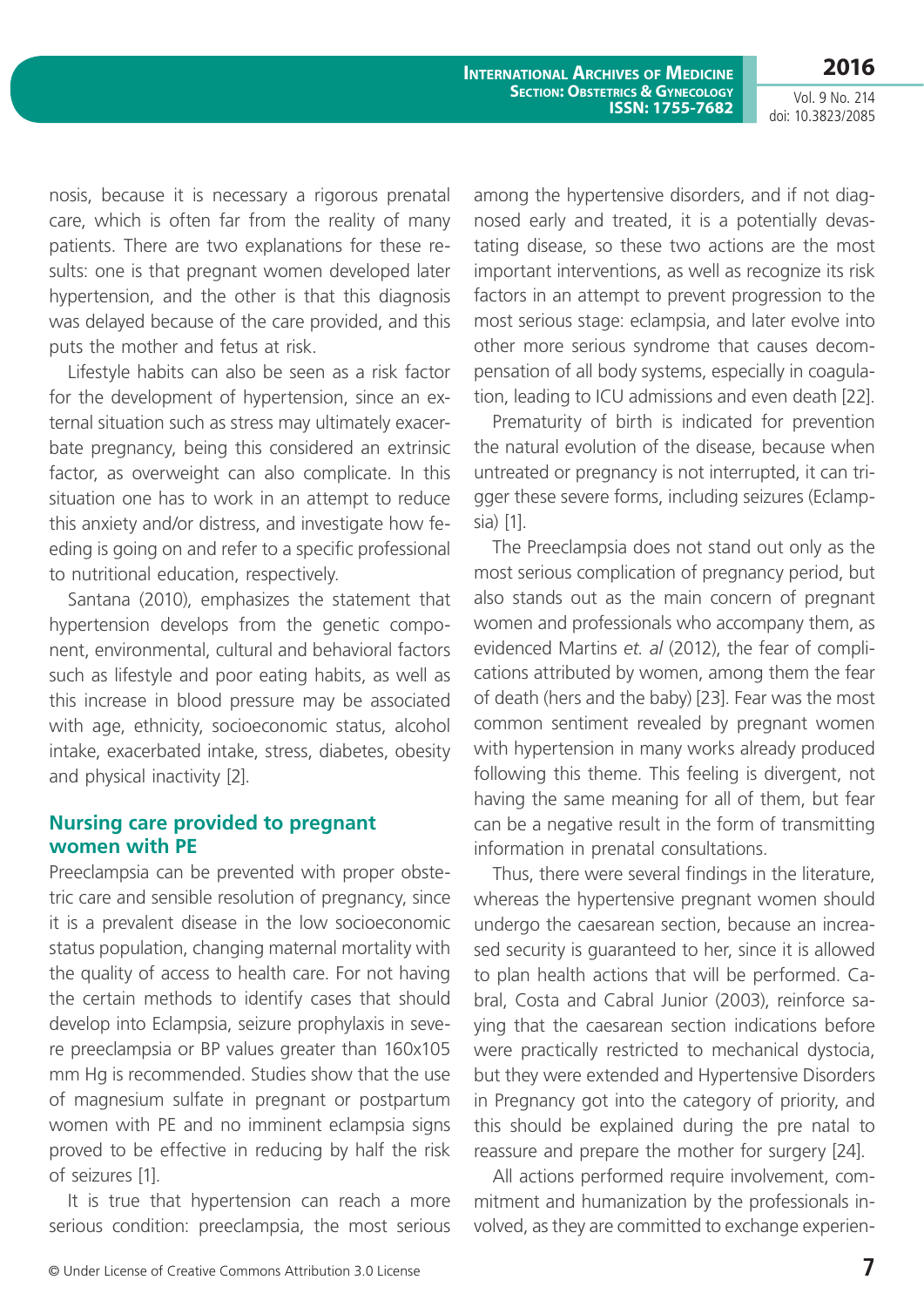**2016**

Vol. 9 No. 214 doi: 10.3823/2085

ces and knowledge in the care of pregnant women will not be an easy process, where the particularity of each one must be observed, as the Preeclampsia situation is similar, but the causes are different, and this should encourage the health team to develop actions to streamline care and avoid complications [25-27].

## **Conclusion**

Regarding the theme, this study sought to understand the risk factors that lead pregnant women develop preeclampsia and health actions collaborate for a good outcome of pregnancy, as the Health Units, both Basic and Reference has duty to prepare individualized and qualified assistance strategies to the public concerned.

Studies reveal that the experiences of these women who are affected by any of the HDP are marked by negative feelings; especially fear related to complications and death, both the baby as their own. It is also realized that in some cases the situations are enhanced by the environment in which the pregnant woman is inserted, which helps to generate stress and exposing them to the difficulty of caring.

All questions related to the evolution of pregnancy and some postpartum care should be clarified by the pregnant woman team that provides care. As the most suitable type of delivery has to be discussed and explained, pointing out why that preference will be given to cesarean section, and what possible complications can happen, but always showing the positive side, as this communication failure directly affects the pregnant hospitalization.

The history and physical examination are individual actions to be undertaken in the search for abnormalities in the development of pregnancy, and when well applied it serves as an important tool in the control and minimization of complications, however when the service is not well planned, instead of helping it ends aggravating the health status of the patient, as the mother will be even more apprehensive and insecure with the evolution of pregnancy.

In this sense, it is important that the professional team members are involved in the changes, and the environment should be cozy and quiet, and professionals should take consciously commitment to pregnant women in caregiver status and health facilitator, contributing to the socialization of knowledge with the adoption of care practices in the art of caring.

Through the above data in the survey, it was noted that there is a failure in that disrespects the humanized and educational consultation, being these of utmost importance to improve the care provided to pregnant women, where professionals can see the interactive, complementary and multi need. In this perspective, it is worth noting that the training of professionals is a current requirement, so they can succeed in the implementation of this new assistance, and consequently achieving positive results against the pregnant woman's prognosis.

It is remarkable that prenatal consultations have shown a decrease in maternal and perinatal morbidity and mortality rates, however there is still much to be reviewed, such as how to accommodate this public, and even the Ministry of Health advocating the humane care, much see a mechanized service and minimum demonstrations of concern for the pregnant woman and the fetus, and pregnant women are lay with regard to Preeclampsia.

## **References**

- **1.** Peraçoli JC, Parpinelli MA. Síndromes hipertensivas da gestação: identificação de casos graves. *Revista Brasileira de Ginecologia e Obstetrícia*, São Paulo, v.27, n.10, p.627-634, 2005.
- **2.** Santana FSN, Silva GAP, Malacarne RR, Toledo Neto JL, Popolin MP, Marzola C. *Atuação da enfermagem em urgências*-Gestação de alto risco- Hipertensão arterial, p.653-673, 2010.
- **3.** Assis TR, Viana FP, Rassi S. Estudo dos Principais Fatores de Risco Maternos nas Síndromes Hipertensivas da Gestação. *Sociedade Brasileira de Cardiologista,* v.91, n. 1, p.11-17, 2008.